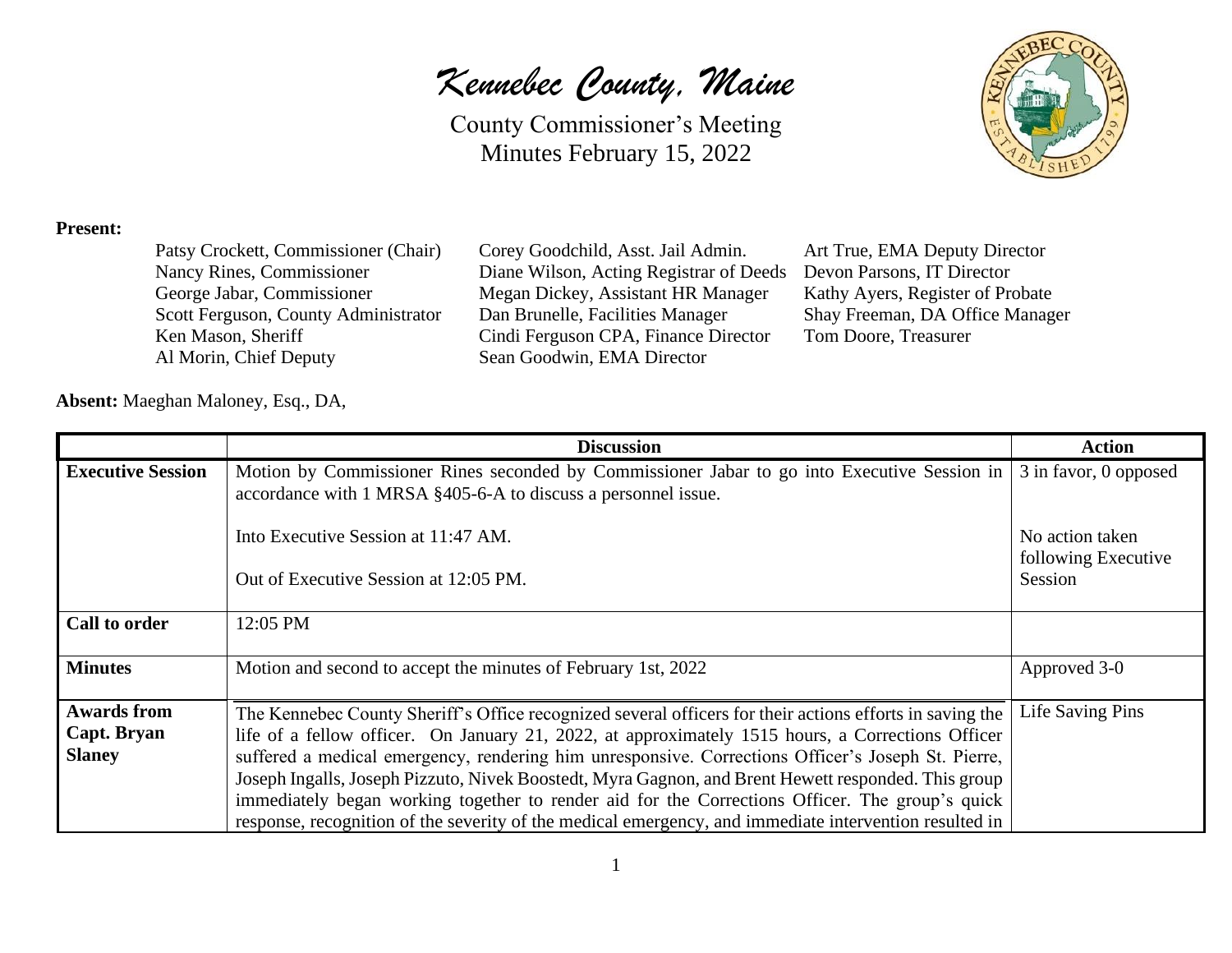## *Kennebec County, Maine*



|                        | <b>Discussion</b>                                                                                                                                                                                                                                                                                                                                                                                                                                                                                                                                                                                                                                                                                                                                                                                                                                                 | <b>Action</b> |
|------------------------|-------------------------------------------------------------------------------------------------------------------------------------------------------------------------------------------------------------------------------------------------------------------------------------------------------------------------------------------------------------------------------------------------------------------------------------------------------------------------------------------------------------------------------------------------------------------------------------------------------------------------------------------------------------------------------------------------------------------------------------------------------------------------------------------------------------------------------------------------------------------|---------------|
|                        | saving the life of the Corrections Officer. It is with great honor and respect that Captain Slaney<br>presented the Life Saving Award to these fine officers.                                                                                                                                                                                                                                                                                                                                                                                                                                                                                                                                                                                                                                                                                                     |               |
| <b>Human Resources</b> | <b>Megan Dickey:</b><br>$\triangleright$ The 1095C's, which identifies employee health coverage eligibility and associated costs, was sent<br>to the IRS and employees. The forms were completed, reviewed, and printed and sent to the IRS.<br>$\triangleright$ There is a meeting scheduled with MPERS on Feb 22 <sup>nd</sup> to discuss changes and updates to the Law<br>Enforcement plans<br>$\triangleright$ I have been busy with confidential personnel matters and have spent a good amount of time working<br>with employees to assist with their concerns.<br><b>Scott Ferguson:</b><br>$\triangleright$ Megan has been attending jail briefings and assisting Departments with personnel matters. She has<br>been coming in early and working late to keep up with the personnel needs of the county. She is<br>doing a good job towing the HR line. |               |
| <b>Treasurer</b>       | <b>Tom Doore, Treasurer:</b><br>$\triangleright$ We are 65% into FY 22 Budget.<br>$\triangleright$ General Fund is \$7,418,000 all invested in the Insured Cash Sweep account with Kennebec Savings<br>Bank. Recovery Cash Fund \$11,466,000 all invested in the Insured Cash Sweep account with<br>Kennebec Savings Bank. Our Investment Fund has \$2,088,000 that did drop again.<br>$\triangleright$ There are 2 warrants that need signatures on them.<br><b>Scott Ferguson:</b><br>$\triangleright$ I'd like to see what our options are for banking.<br><b>Commissioner Rines:</b><br>$\triangleright$ We did an RFP for it before, maybe we can look into that.                                                                                                                                                                                            | Approved 3-0  |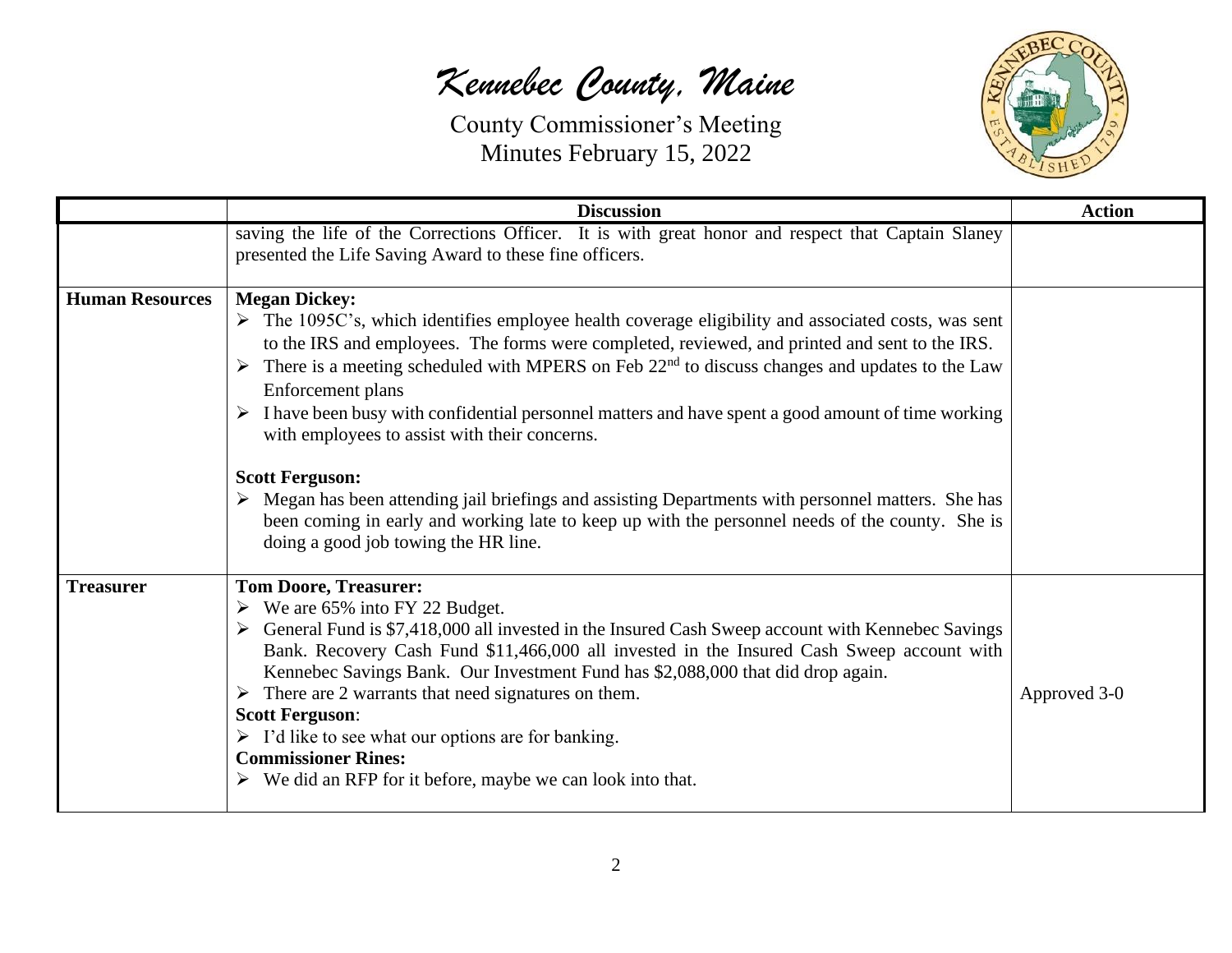# *Kennebec County, Maine*



| <b>Finance</b>           | <b>Cindi Ferguson CPA, Finance Director</b>                                                                            |  |
|--------------------------|------------------------------------------------------------------------------------------------------------------------|--|
|                          | $\triangleright$ The first installment for Premium Pay for Eligible Workers will go this week.                         |  |
|                          | $\triangleright$ While MPERS has indicated that this pay is not earnable wages and not subject to retirement taxes     |  |
|                          | I was concerned about our other plans. We will need to amend the retirement policy to make the                         |  |
|                          | other plans consistent with MPERS as it relates to these types of payments.                                            |  |
|                          |                                                                                                                        |  |
| <b>Deeds</b>             | <b>Diane Wilson, Acting Register of Deeds:</b>                                                                         |  |
|                          | $\triangleright$ Everything is going well at Deeds.                                                                    |  |
|                          | $\triangleright$ The selling of houses slowed down in January 2022 but are still selling.                              |  |
| <b>District Attorney</b> | <b>Maeghan Maloney Esq., District Attorney: Absent</b>                                                                 |  |
|                          | <b>Shay Freeman, Office Manager:</b>                                                                                   |  |
|                          | $\triangleright$ Maeghan is in meeting to help figure out how to help catch the court (state judiciary) up on their    |  |
|                          | backlog. Maeghan wanted me to let you know that the DA's Office is caught up and does not have                         |  |
|                          | a backlog.                                                                                                             |  |
|                          | $\triangleright$ We are hoping that the court will have jury trials next month after canceling in January and February |  |
|                          | of this month.                                                                                                         |  |
|                          | $\triangleright$ We are still trying to fill the open Legal Secretary position.                                        |  |
| <b>EMA</b>               | <b>Sean Goodwin, EMA Director:</b>                                                                                     |  |
|                          | > The Armory Vaccination site has closed down.                                                                         |  |
|                          | The Homeland Security Grant request are due in by end of day today. We are not getting a lot and                       |  |
|                          | what we are getting for requests are not allowable, so we've reached out to let towns know this.                       |  |
|                          | $\triangleright$ Mitigation plans have gone to FEMA.                                                                   |  |
|                          | $\triangleright$ The weather people will be here tomorrow checking in on the ice in the Kennebec River.                |  |
|                          | $\triangleright$ Everything is going well at Deeds.                                                                    |  |
| <b>Facilities</b>        | Dan Brunelle, Facilities Manager:                                                                                      |  |
|                          | $\triangleright$ Generator is all installed and complete.                                                              |  |
|                          | $\triangleright$ Insurance claim was sent to the adjuster for a total of 43,034 worth of damage.                       |  |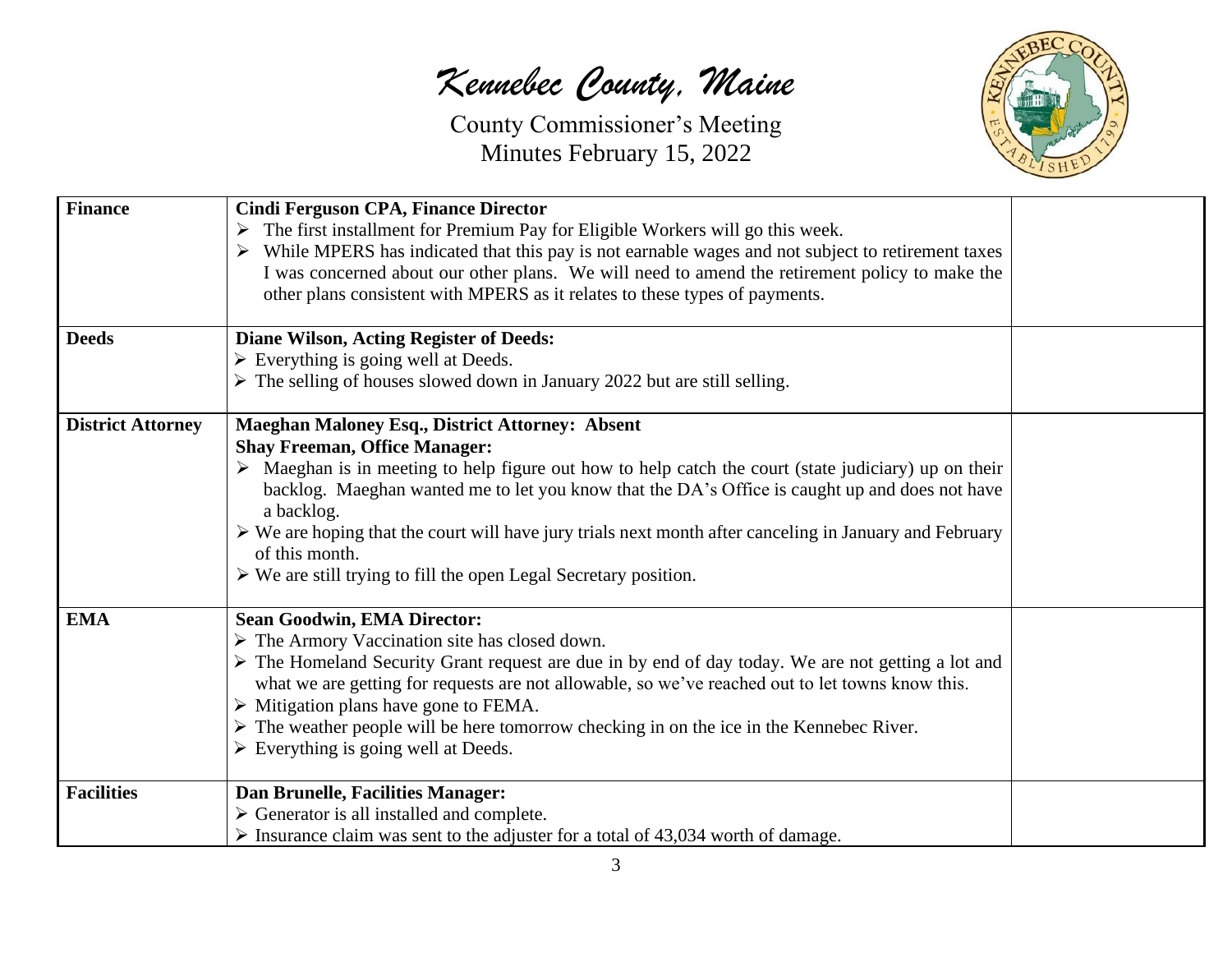*Kennebec County, Maine*



|                                         | $\triangleright$ Inspection report for hill house is complete. When things are slower, we can review it.<br>> Mike Gagnon will be in charge and do snow removal while I am out.                                                                                                                                                                                                                                                                                                                                                                                                                                                                                                                                                                                                |  |
|-----------------------------------------|--------------------------------------------------------------------------------------------------------------------------------------------------------------------------------------------------------------------------------------------------------------------------------------------------------------------------------------------------------------------------------------------------------------------------------------------------------------------------------------------------------------------------------------------------------------------------------------------------------------------------------------------------------------------------------------------------------------------------------------------------------------------------------|--|
| <b>Information</b><br><b>Technology</b> | <b>Devon Parsons, IT Director:</b><br>$\triangleright$ Operations are going well<br>$\triangleright$ Helped Deeds to their software update. The version they have now is great and I've been working<br>with vendors to help them get caught up with updates. I am really pleased with software upgrade.                                                                                                                                                                                                                                                                                                                                                                                                                                                                       |  |
| <b>Probate</b>                          | <b>Kathy Ayers, Register of Probate:</b><br>$\triangleright$ January 2022 has been the biggest month we have ever had (\$26,000). I would attribute it to the<br>increases on fees we have had.<br>$\triangleright$ Tomorrow we will have a full day of court.<br>$\triangleright$ I went to the commission on incorporating probate and it came with \$2,000,000 price tag just for<br>indigent services.<br>Any person under guardianship can have legal representation at any time. If the state doesn't pay<br>for it, we will have to.                                                                                                                                                                                                                                    |  |
| <b>Sheriff/Corrections:</b>             | <b>Sheriff Ken Mason:</b><br>$\triangleright$ I don't have a lot on my end.<br>$\triangleright$ Jacob True completed the last step to come on as Deputy and has met all the criteria to officially be<br>hired on as a KSO Deputy.<br>> Once Mr. True starts, we will be fully staffed (except for our employees on military leave).<br>$\triangleright$ Deputy Johnson is still deployed to the southern border.<br>Capt. Bryan Slaney, Jail Administrator:<br>$\triangleright$ We have a population of 105 inside the jail.<br>$\triangleright$ We have 6 corrections officers that are in field training currently and once released from there will<br>be on the floors working.<br>$\triangleright$ We have a class of 2 so far starting February 28 <sup>th</sup> , 2022 |  |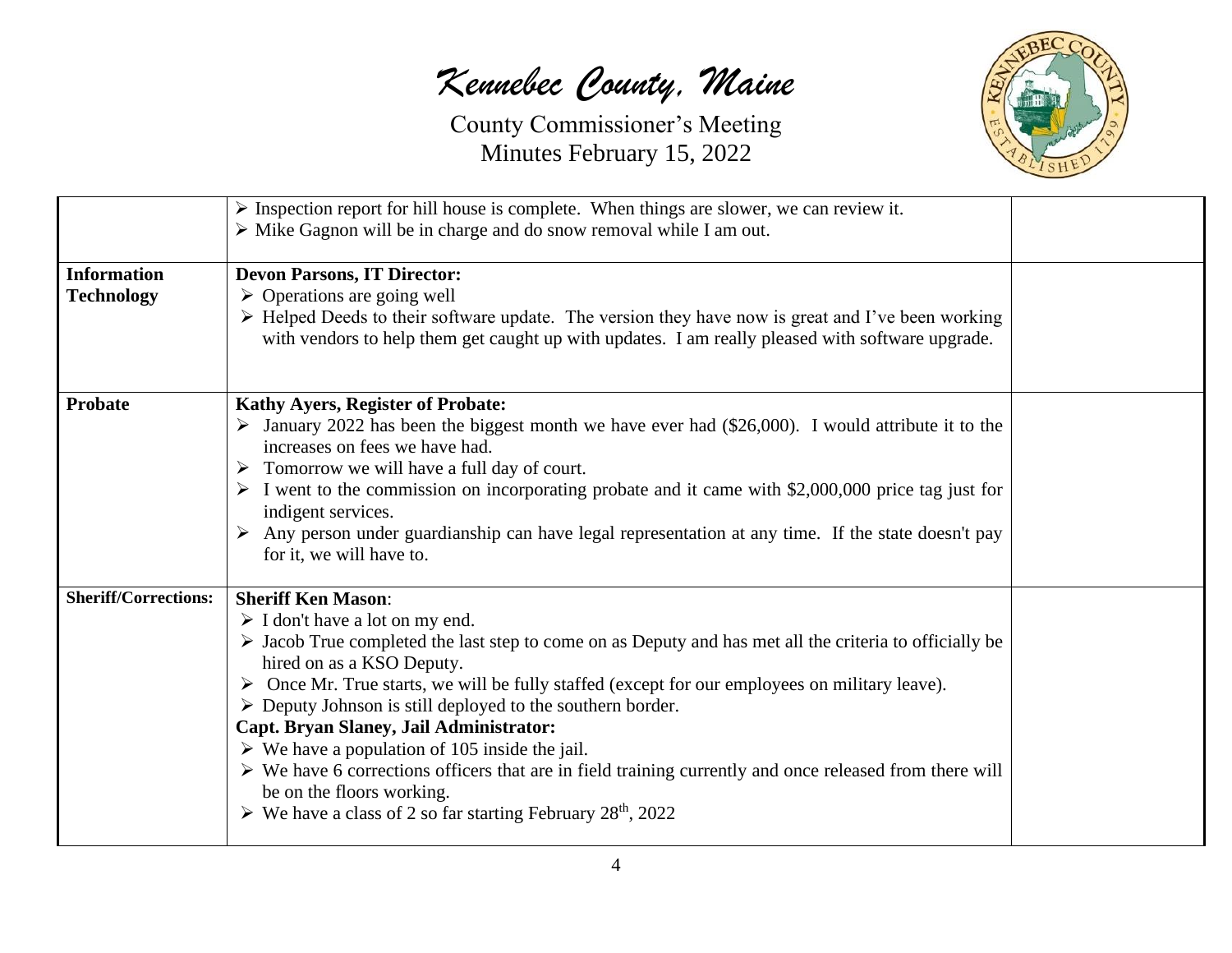*Kennebec County, Maine*



| <b>Administrator:</b>   | <b>Administrator Ferguson:</b>                                                                                                                                                              |                             |
|-------------------------|---------------------------------------------------------------------------------------------------------------------------------------------------------------------------------------------|-----------------------------|
|                         | $\triangleright$ I have asked department heads to keep track of unfunded mandates that come down from the state                                                                             |                             |
|                         | so we can understand what the cost to the county is.                                                                                                                                        |                             |
|                         | $\triangleright$ I am working on the budget and really trying to narrow down the correct number for employee                                                                                |                             |
|                         | benefits. Eventually we would like to move employee benefits into the budget of each department                                                                                             |                             |
|                         | so we really know how much it costs to run a department. I am meeting with Finance and Human                                                                                                |                             |
|                         | Resources to make sure we are all on the same page about employee benefits.                                                                                                                 |                             |
|                         | $\triangleright$ There are 2 open seats on Budget Committee.<br>$\triangleright$ We have reviewed the ARPA Consultation submissions. It is narrowed it down to 3. More                      |                             |
|                         | discussion will happen with the 3 for clarification. Once we have the responses back, we will set                                                                                           |                             |
|                         | up interviews. We want someone that can be more involved in the compliance aspect not just                                                                                                  |                             |
|                         | advisory                                                                                                                                                                                    |                             |
|                         | <b>Chairwoman Crockett:</b>                                                                                                                                                                 |                             |
|                         | $\triangleright$ If all goes well, when would we have someone?                                                                                                                              |                             |
|                         | <b>Scott Ferguson:</b>                                                                                                                                                                      |                             |
|                         | $\triangleright$ Beginning of next month. We should consider retaining some funds as we do not know what will                                                                               |                             |
|                         | happen in 2023 and if there will be a need                                                                                                                                                  |                             |
|                         |                                                                                                                                                                                             |                             |
| <b>Old Business/</b>    | 03-25) Motion and second to adopt the Kennebec County Education Assistance Policy                                                                                                           | Tabled                      |
| <b>Follow Up Items</b>  | $\triangleright$ DocuSign for Signatures: proposal to use electronic signatures to speed up warrant processing                                                                              | Tabled for<br>consideration |
|                         | $\triangleright$ RFP has closed for the ARPA Consultant and applicants were narrowed down to 3. An email with<br>clarifying information will go out to them before moving to the next step. | Update                      |
|                         | $\triangleright$ HR Director position candidates were narrowed down, and interviews were held.                                                                                              |                             |
|                         |                                                                                                                                                                                             |                             |
| <b>Warrants</b>         | Warrants                                                                                                                                                                                    | Signatures required         |
| <b>Change of Status</b> | <b>Payroll Change Notices</b>                                                                                                                                                               | Signatures required         |
| <b>New Business</b>     | $\triangleright$ Covid Policy Update: Suspend the testing of unvaccinated employees                                                                                                         | Tabled                      |
|                         | Covid Policy Update: Have less restrictions on masking                                                                                                                                      | Tabled                      |
|                         |                                                                                                                                                                                             |                             |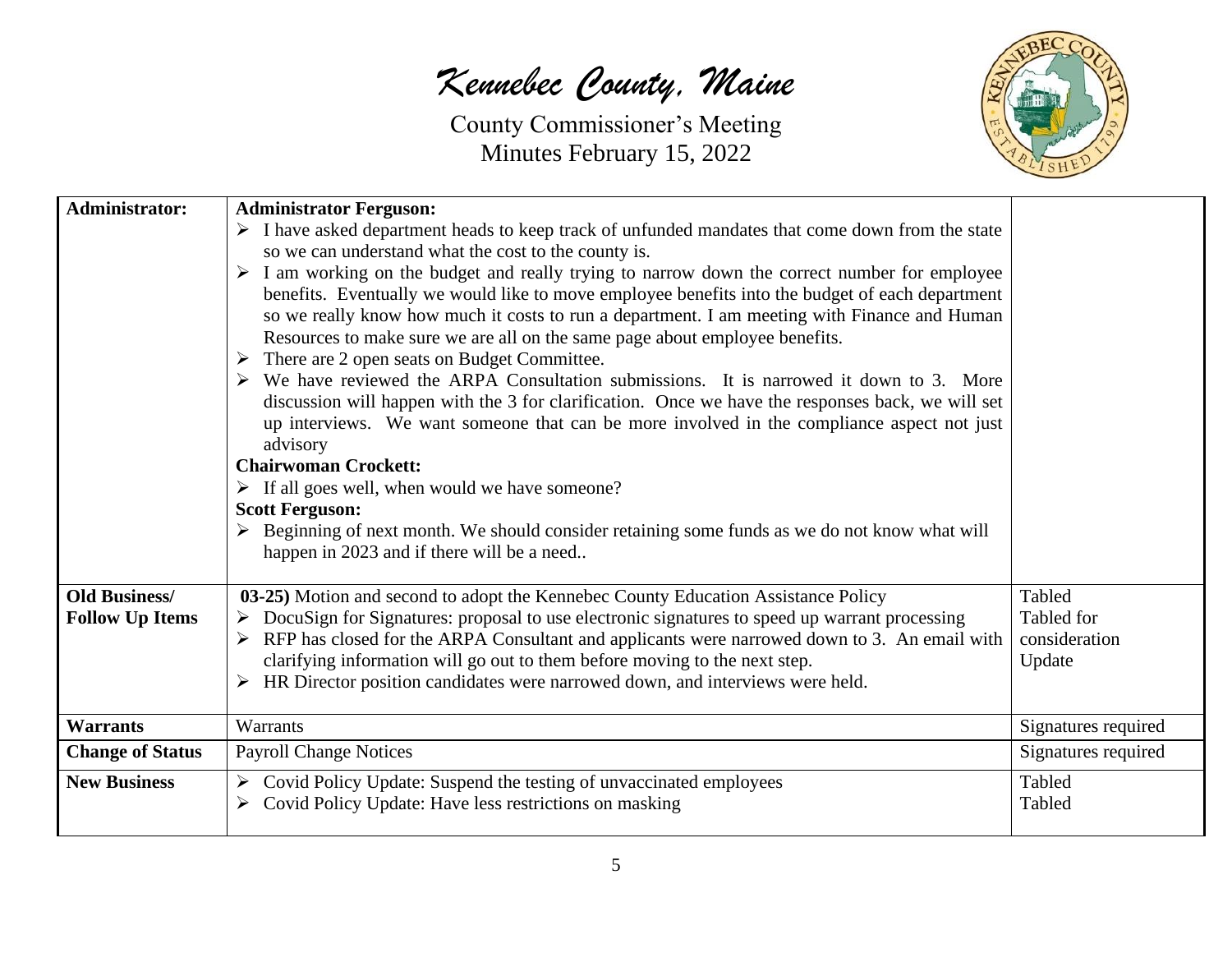*Kennebec County, Maine*



| <b>Miscellaneous</b>     | Nothing at this time<br>➤                                                                                                                                                                          |                                                                 |
|--------------------------|----------------------------------------------------------------------------------------------------------------------------------------------------------------------------------------------------|-----------------------------------------------------------------|
| <b>Public Comments</b>   | No comments from the Public<br>➤                                                                                                                                                                   |                                                                 |
| <b>Executive Session</b> | Motion by Commissioner Rines seconded by Commissioner Jabar to go into Executive Session in<br>accordance with 1 MRSA §405-6-A to discuss a personnel issue.<br>Into Executive Session at 1:36 PM. | 3 in favor, 0 opposed<br>No action taken<br>following Executive |
|                          | Out of Executive Session at 2:36 PM.                                                                                                                                                               | Session                                                         |
| <b>Adjournment</b>       | Adjourned at 2:36 PM                                                                                                                                                                               | 3 in favor 0 opposed                                            |

Respectfully Submitted:

Megan Dickey, Assistant Human Resources Manager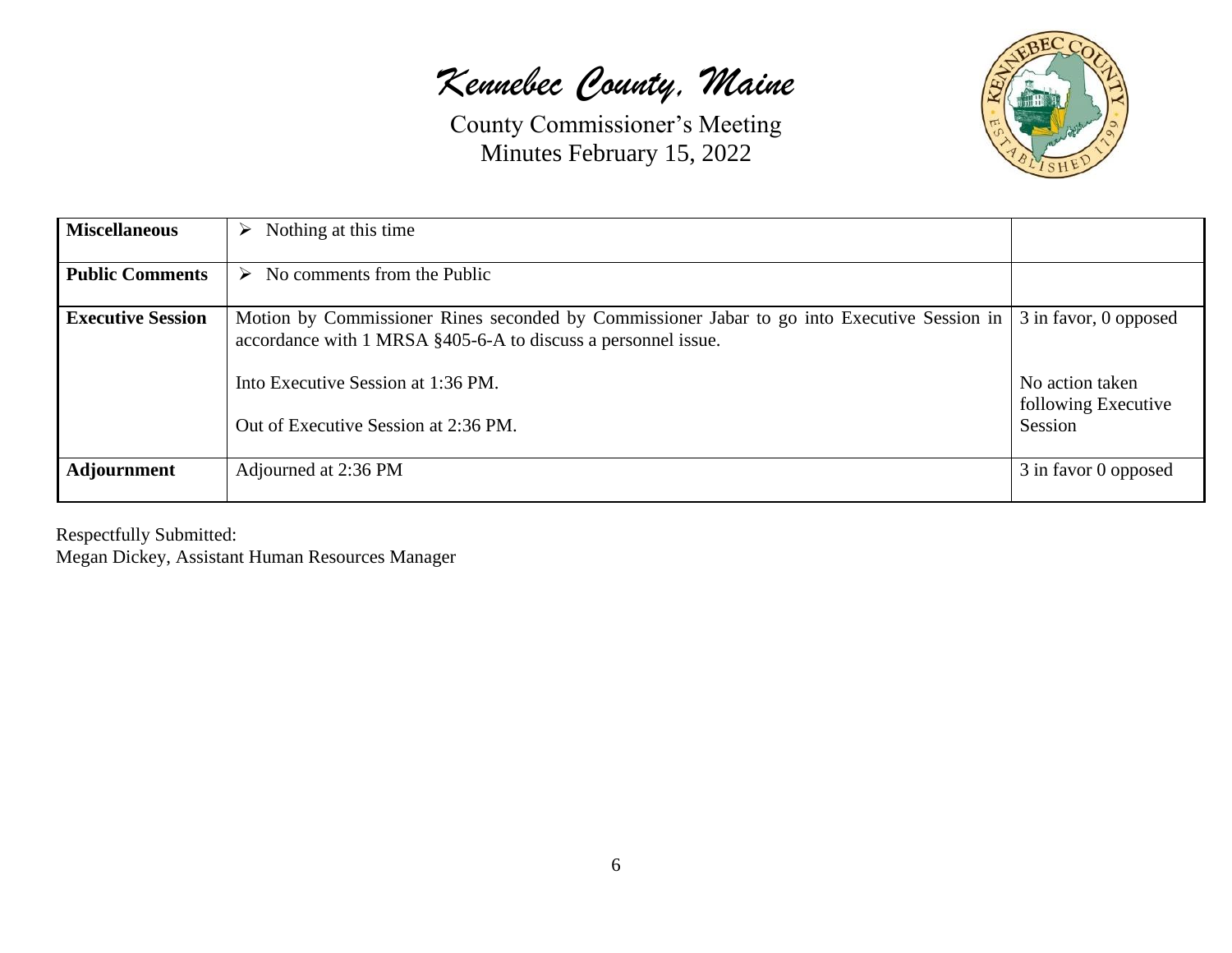*Kennebec County, Maine*



### **AMENDMENT TO THE COUNTY OF KENNEBEC GOVERNMENTAL PROFIT-SHARING PLAN AND TRUST**

WHEREAS, the County of Kennebec (the "County") is the sponsor of the County of Kennebec Governmental Profit Sharing Plan and Trust (the "PS Plan"), which is in the form of the MissionSquare Retirement Governmental Profit Sharing Plan and Trust Basic Plan Document ("BPD") and Adoption Agreement ("AA"); and

WHEREAS, the County has determined to use funds made available under the American Rescue Plan Act ("ARPA") to provide additional bonus compensation to certain of its employees in recognition of their efforts working through the pandemic and to encourage their continued employment in the form of lump sum awards; and

WHEREAS, the County has been informed by the MainePERS that such ARPA bonuses are not included as compensation by MainePERS for purposes of determining the required employee and employer contributions to, and the accrual of benefits under, the MainePERS for County employees participating in the MainePERS; and

WHEREAS, the County has determined that those employees who elected to participate in the PS Plan in lieu of the MainePERS shall have that bonus be treated in the same manner as it is treated for those employees who participate in the MainePERS; and

WHEREAS, the County must amend the definition of "Earnings" under Section 2.10(a) of the BPD in order to exclude the ARPA bonus from each Participant's W-2 earnings that are actually paid to the Participant during the Plan Year; and

WHEREAS, the County has the authority under Section 14.01 of the BPD to amend the PS Plan.

NOW, THEREFORE, the County hereby adopts the following amendment to the PS Plan, such amendment to be effective as of January 1, 2022:

1. Section VIII.3 of the Adoption Agreement is completed to read as follows in order to amend Section 2.10(a) of the BPD to add the following exclusion from Earnings:

"Effective as of January 1, 2022, Earnings shall **exclude** any lump sum award or bonus paid by the County to a Participant using funds made available through the American Rescue Plan Act ("ARPA"), such that the amount of such ARPA award shall not be included for purposes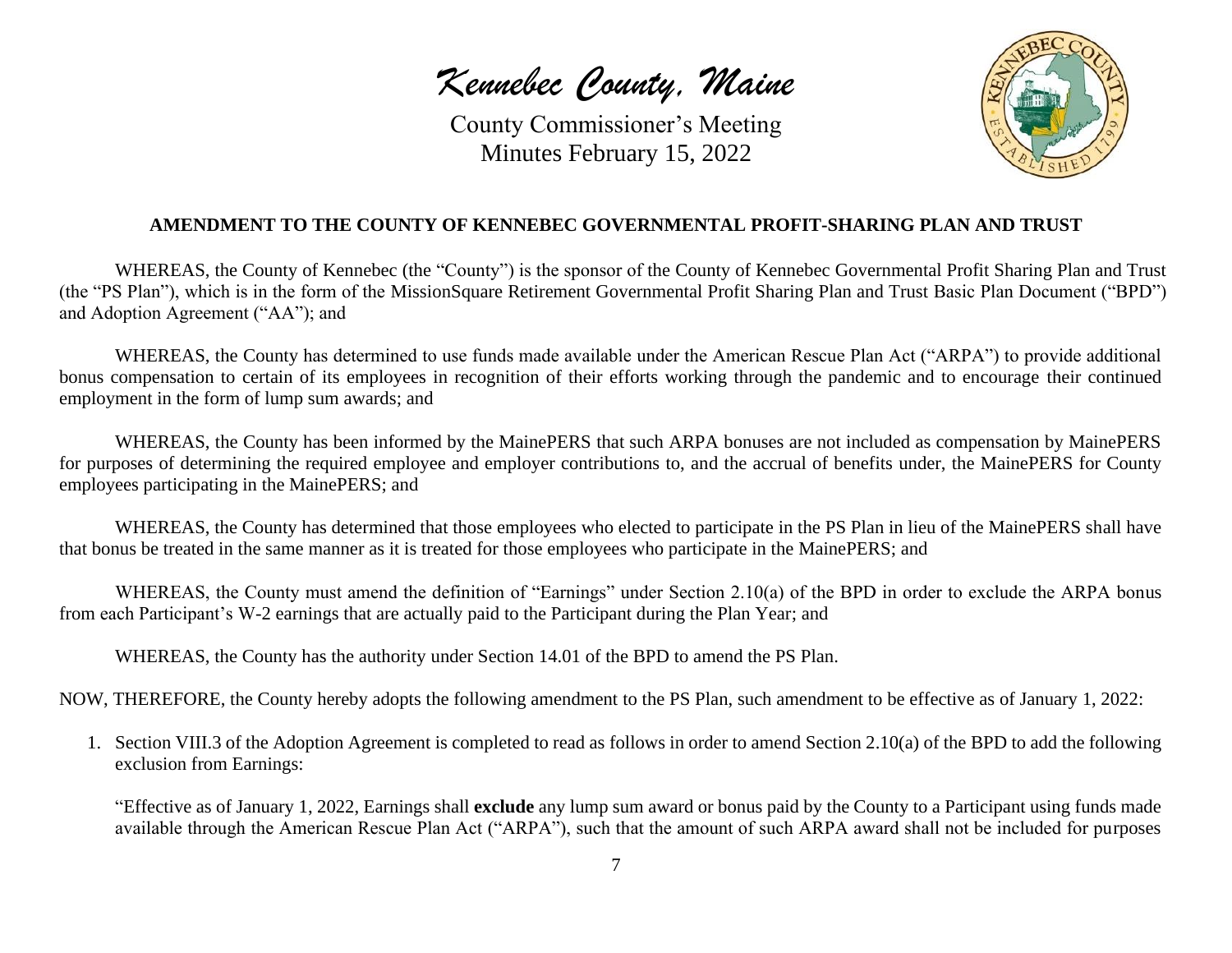*Kennebec County, Maine*



of determining either the Fixed Employer Contributions under Section VI.1.A or the Mandatory Participant Contributions under Section VI.1.B of the Adoption Agreement."

2. In all other respects, the Plan shall remain in full force and effect.

IN WITNESS WHEREOF, the undersigned has caused this Amendment to be executed by its duly authorized officer as of the day and year written below.

Date of Adoption: February 15, 2022

*Signed by Chair Crockett (original on file)*

Patsy G. Crockett, Commissioner, Chair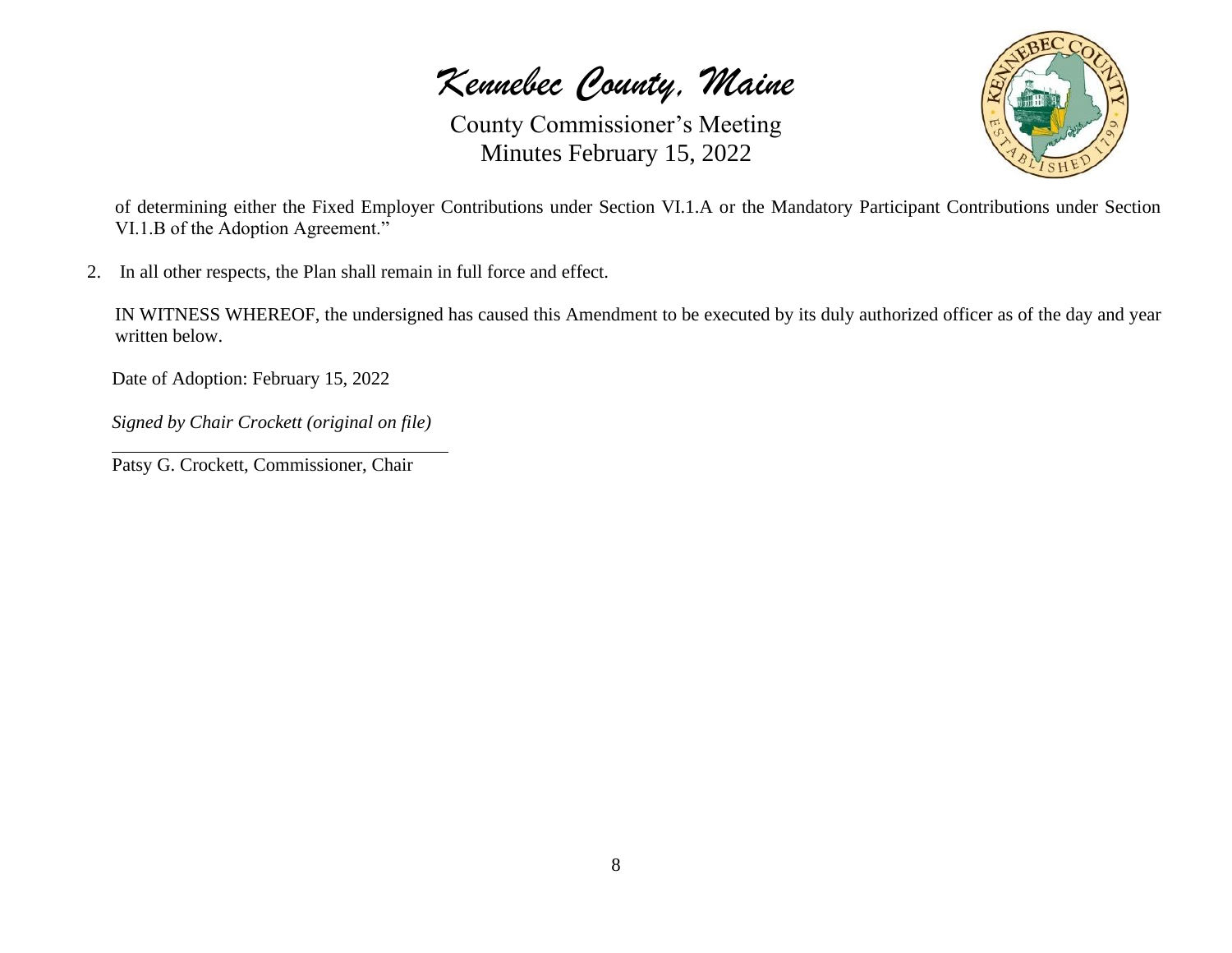*Kennebec County, Maine*



### AMENDMENT TO THE KENNEBEC COUNTY §457 DEFERRED COMPENSATION PLANS

WHEREAS, the County of Kennebec (the "County") is the sponsor of several deferred compensation plans under §457(b) of the Internal Revenue Code of 1986, as amended (the "Code"), that are in the form of model or template documents provided by the financial services vendors used by the County, MissionSquare Retirement, ING Life Insurance and Annuity Company, and The Hartford Life Insurance Company; and

WHEREAS, the County has determined to use funds made available under the American Rescue Plan Act ("ARPA") to provide additional bonus compensation to certain of its employees in recognition of their efforts working through the pandemic and to encourage their continued employment in the form of lump sum awards; and

WHEREAS, the County has been informed by the MainePERS that such ARPA bonuses are not included as compensation by MainePERS for purposes of determining the required employee and employer contributions to, and the accrual of benefits under, the MainePERS for County employees participating in the MainePERS; and

WHEREAS, the County has determined that those employees who participate in its §457(b) deferred compensation plans shall have that bonus be treated in the same manner as it is treated for those employees who participate in the MainePERS; and

WHEREAS, the County must amend the definition of "Includible Compensation" under the various plan documents in order to exclude the ARPA bonus from each Participant's W-2 earnings that are actually paid to the Participant during the Plan Year, such that the ARPA bonus is not included in determining a Participant's deferred compensation under the §457(b) deferred compensation plans; and

WHEREAS, the County has the authority to amend the plan document for each of its §457(b) deferred compensation plans.

NOW, THEREFORE, the County hereby adopts the following amendment to each of its §457(b) deferred compensation plans, such amendment to be effective as of January 1, 2022:

1. The definition of "Includible Compensation" is amended to read as follows, effective as of January 1, 2022 :